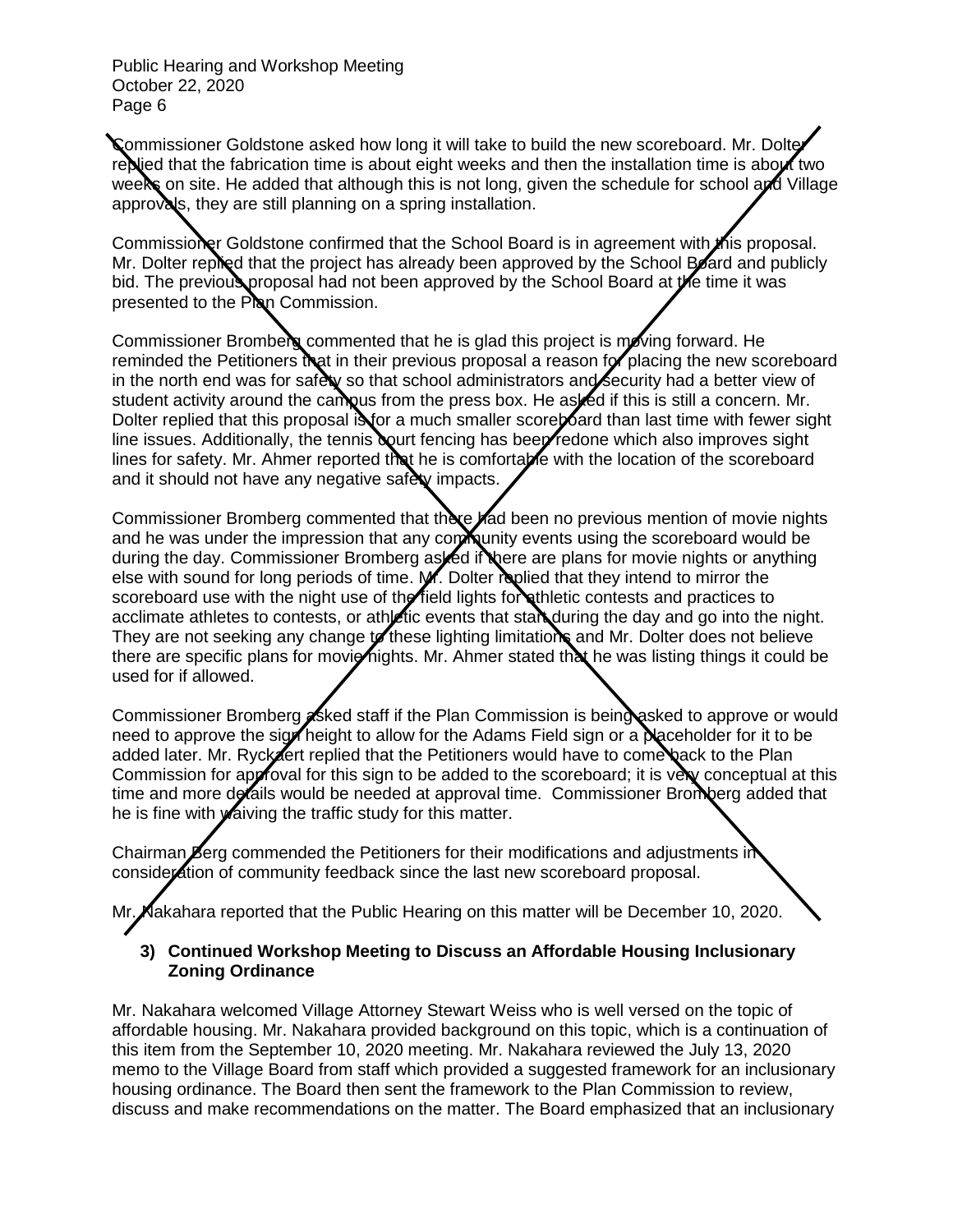housing zoning ordinance is the appropriate way to promote affordable housing in the Village of Deerfield. The Village is not bound by state definitions or benchmarks of affordable housing and these can be established by the Village. The Village Board also recognizes that this topic has been discussed on and off for over ten years, however no ordinance has been adopted in part due to the complicated nature of such an ordinance. The Board is now looking to achieve the outcome of an inclusionary zoning ordinance in the simplest and most efficient manner. The proposed framework for discussion includes a sliding scale for the number of affordable units in any given development with a maximum of 10 percent affordable units for developments with 50 units or more. The Board also contemplated 120 percent of Area Medium Income (AMI) as a benchmark for affordability. This number has been proposed partly because it was successfully negotiated with the recently approved REVA residential development for their affordable units. The Board also expressed reluctance about some developer incentives including accepting a fee in lieu of affordable units. This was largely due to the bureaucratic process that would come with oversight and accepting large sums of money such as this. The Board recognized that density bonuses to developers for affordable units could lead to positive impacts. Regarding eligibility, the Board preferred priority be given to people who work in Deerfield but was adamant that no preference be given Village employees.

Commissioner Bromberg reported that he attended the last Village Board meeting where the new apartment development at the Rhapsody and Warehouse locations was being considered. The Plan Commission asked for two affordable units to be included in this proposal as this would be consistent with the framework being discussed. The Petitioners came back with two affordable units in their proposal to the Board, however Commissioner Bromberg reported that he was confused as Trustees Jester and Shapiro were not happy with two and wanted four affordable units. Trustee Jester commented that he might not approve the proposal with less than four affordable units which is 10 percent of the development, even though the development is under 50 units. Commissioner Bromberg shared that he followed up with Trustee Jester who also voted no on the recommendation of developing an inclusionary housing ordinance. Commissioner Bromberg shared that Trustee Jester feels that the Village should not have an ordinance and should instead negotiate for affordable units as each proposal comes before them. He believes that as a petitioner asks for variances or exceptions the Village can use this as a negotiating tool. In contrast Trustee Oppenheim feels that an ordinance would allow the Village to be more consistent predictable for developers and can avoid negotiating. Commissioner Bromberg asked the Commissioners where they stand on this and if the Village should have an ordinance to provide structure and consistency or if they should negotiate each one as they are proposed. Commissioner Bromberg stated that he thinks they should move forward with an ordinance and strive for consistency.

Chairman Berg agreed and stated that he thinks a good example of what they are looking to achieve is what they saw take place with the most recent proposal. The Village has no ordinance yet, but they informed the Petitioners it is forthcoming and per the framework being considered they would like to see two affordable units. Chairman Berg added that they should adopt an ordinance to be consistent so that developers know what to expect. And if an adjustment or variance is needed it can be addressed case by case.

Commissioner Keefe agreed that he is also in favor of an ordinance for consistency for developers and also so that residents know what is expected of developers and there can be no concern of special interests or playing favorites.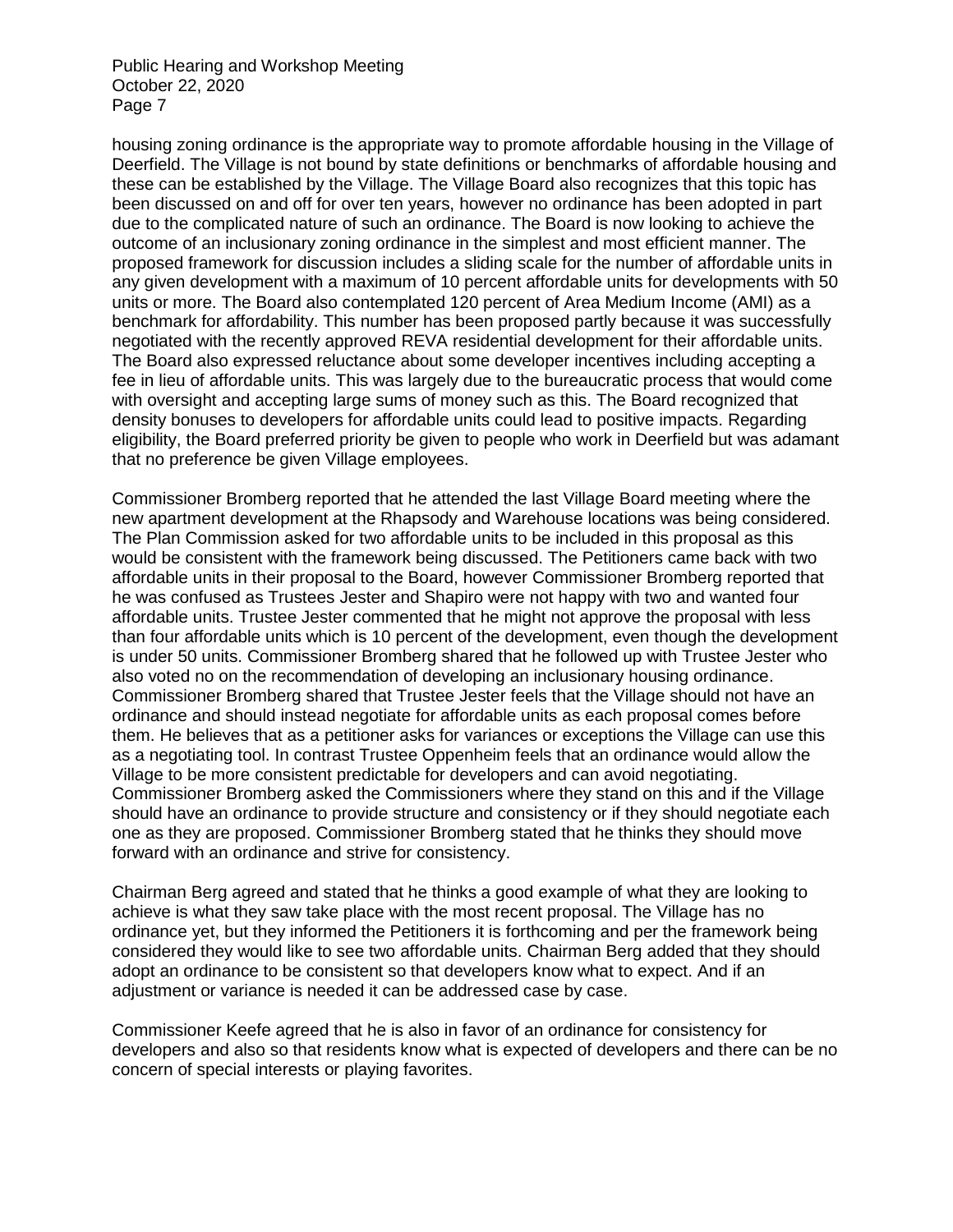Commissioners Goldstone and Schulman agreed. Commissioner Schulman asked if in lieu of an ordinance the Village can have a formal recommendation to developers.

Mr. Weiss stated that when asking developers for concessions in line with a policy, the developer cannot say that they are being asked for an exaction. It is in a fair and uniform manner in line with an ordinance. This is why new developments and affordable housing go hand in hand. The pitfall of having guidelines instead of an ordinance is that different Plan Commissioners or Village Boards over the years may have different levels of commitment or different goals and this can lead to the chance of developers being treated differently. Mr. Weiss added that in his experience developers like predictability and to know when they are designing a development what the expectations are from the beginning. Negotiating at the last minute to change the density and scrambling to modify plans can be challenging. Mr. Weiss stated that the most effective solution and the most effective way to get a developer to bring a coherent plan is to have standards built into the codes.

Commissioner Stolman asked Mr. Weiss if not having an ordinance could open the Village up to legal recourse and if it could be seen as a conflict of interest or favoritism. Mr. Weiss replied that to avoid legal recourse it must be applied in a uniform manner. The equitable application is key as well as defining expectations to developers while planning and working with Village staff. Securing financing with clear and attainable thresholds is important for developers.

Chairman Berg guided the discussion by stating that the Plan Commission should make a recommendation to the Village Board with a framework for an ordnance and they can then discuss the recommendations. Mr. Lichterman agreed that the Plan Commission has consensus to have an ordinance and can further discuss the nuances.

Mr. Nakahara reviewed some of the Commission's objectives in this discussion to work towards the goal of achieving housing diversity. They are hoping to get a consensus on AMI and what is considered affordable. At the last discussion, the Plan Commission was open to a breakdown of tiers for AMI. The Commission also saw value in offering developer incentives and does not want to stifle development. Incentives discussed include impact fee waivers, permit fee waivers, waivers for density and parking and expedited permit review. The Commission was in consensus to keep affordable units indistinguishable from other housing. And also in consensus regarding eligibility to give priority to those who live and work in Deerfield priority but no priority to Village of Deerfield employees.

Commissioner Bromberg commented that although Lake Forest gives priority based on age to 65 and older he is not in favor of this for Deerfield. Commissioner Keefe agreed and stated that a primary goal is to increase workforce housing in Deerfield, and this would not achieve that. Chairman Berg agreed.

Mr. Nakahara asked if the Commission could comment on whether he provided an accurate summary of the September 10, 2020 meeting discussion. Commissioner Goldstone replied that she is not comfortable with the idea of parking relief in exchange for affordable units because parking can be a big issues in Deerfield. She agrees with other permit review and fee waivers but not parking waivers. Mr. Nakahara stated that they will further discuss incentives later in the discussion.

Mr. Nakahara asked the Commission to discuss AMI and what will determine an affordable unit. He stated that Highland Park and Lake Forest define what is considered a moderate-income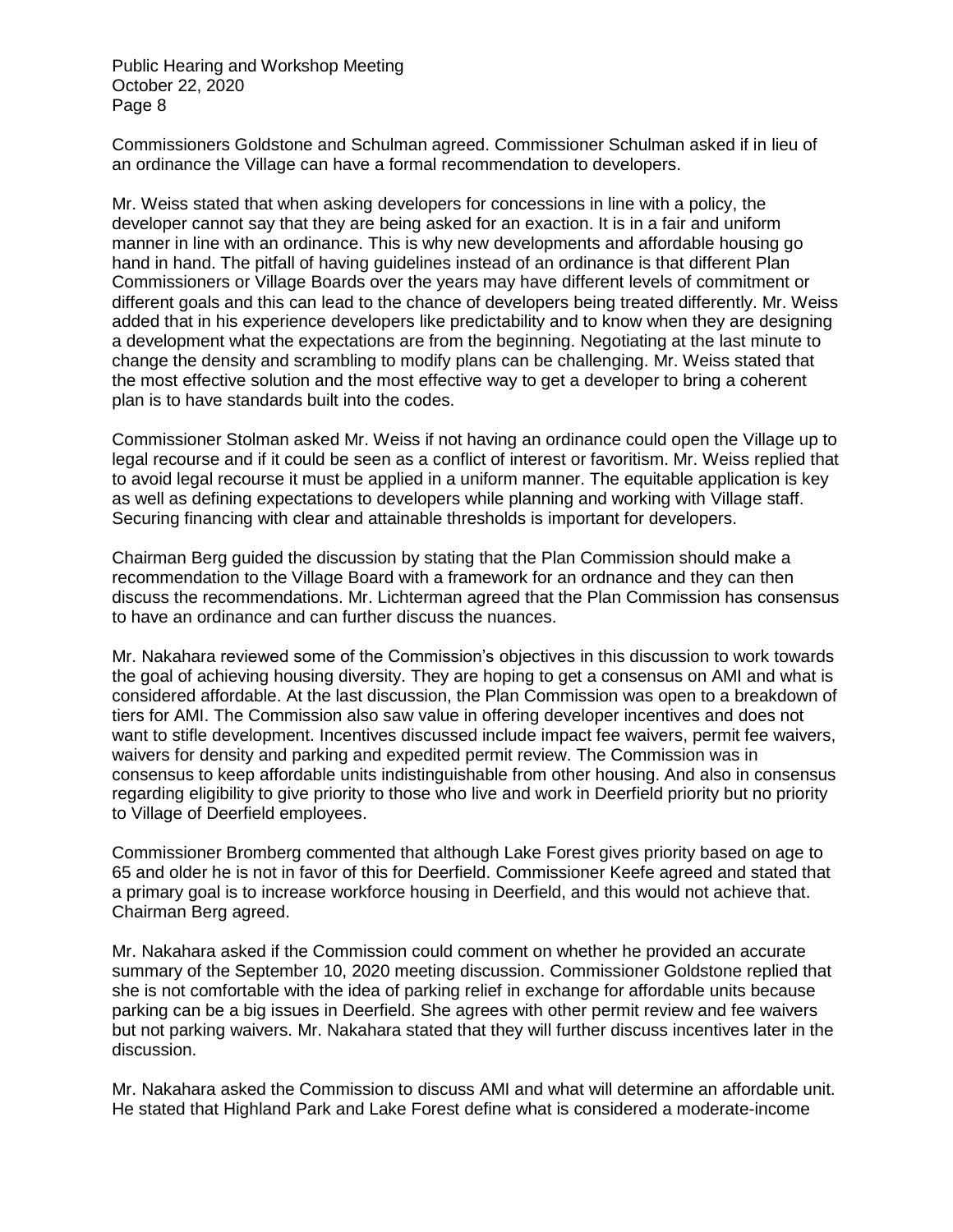household and what is considered a low income household based on percentages of AMI. Chairman Berg asked if these numbers are adjusted or reviewed on an annual basis.

Mr. Weiss reported that AMI is a regional metric that is calculated every year for a metropolitan area. This area includes Chicago, Naperville and Joliet. Mr. Weiss emphasized that this regional area extending south to Joliet and west to Naperville is a very large area. The AMI number reflects that 50 percent of the people in this area make less than that and 50 percent make more. It is not a mean and does not reflect high earners that stretch the top half end and leave an unproportionally large number in the bottom half. Mr. Weiss commented that there is no one definition for what is affordable; what is affordable on the west side of Chicago versus what is affordable in Deerfield is different and AMI is the scale used to measure this on. The Commission can determine the percentage of AMI income that Deerfield is targeting to provide affordable housing for. He stated that the North Shore has higher home values and so to be able to attain what would be reasonably affordable housing in Deerfield is very different than what it might be in Joliet. In Joliet people who earn 50 or 35 percent of AMI might be eligible for affordable housing. Mr. Weiss reported that AMI is a figure that is updated on an annual basis by the Federal Department of Housing and Urban Development.

Mr. Nakahara reminded the Commission that they previously discussed a tiered system for AMI. Highland Park also uses a tiered system stating that one third of required affordable units in a development be at a certain AMI, a third at another AMI and the last third at another AMI. Deerfield can implement this, or a system with two tiers of AMI, or different AMI for owner occupied versus rental units. Mr. Lichterman emphasized that AMI can be set at what the Commissioners agree upon and can be different for more than one tier.

Mr. Nakahara stated that the Commission must also determine the requirement for the number of affordable units in a development. As an example Lake Forest states that if a new development has more than five attached units being built then it will require affordable units. If a development like Coromandel were built in Lake Forest no single-family homes would be required to be affordable, only condos and townhomes. Chairman Berg asked what would justify not including single-family homes in an ordinance. Mr. Nakahara commented that the Commission can discuss this but if the Commission only applied attached units in covered developments that required affordable units, and then if developments like Elysian Way or Samanthas Way were proposed, they would not be required to have any affordable units. Mr. Nakahara commented that there is a higher cost to build family structures compared to attached structures and while this may be an subjective view, it is a delicate balance that is trying to be achieved without stifling development. In attached housing developments, there is a lower cost to build and incentives could help make the units more affordable for a developer. Alternatively, Highland Park includes all housing types; detached and attached residential development.

Commissioner Bromberg commented that in the framework presented, Samanthas Way or Elysian Way would have both fallen into the category of 11 to 20 units which would have required one unit to be affordable. Elysian Way homes are priced at \$800,000 and up and if one had to be affordable at the price of \$360,000 while being indistinguishable from the others this could be difficult. Mr. Lichterman reported that the affordable homes can be 75 percent of the size of the other homes and that the Commission can determine how indistinguishable they must be. For example they do not need to have all high end finishes and appliances; this can be regulated to some degree. However, when building 250 apartment units it is much easier to give all units the same finishes and make the affordable units the ones with a less desirable view for example. For single-family homes, the Village can regulate how different the affordable homes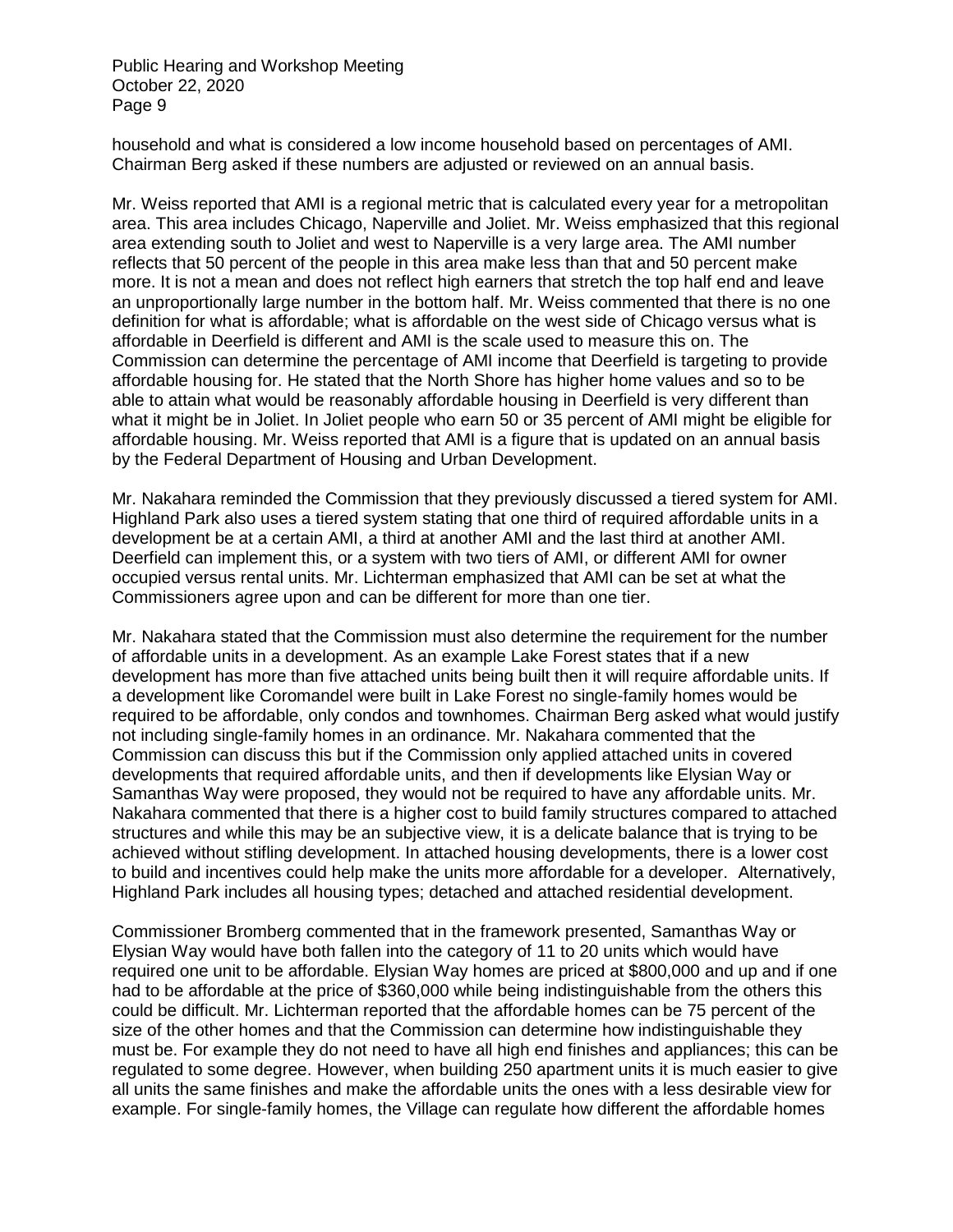could be. Mr. Lichterman added that the Commission could determine to exclude (detached) single-family homes from this ordinance. An advantage is that the ordinance is much easier to finalize when only talking about apartments given that single-family homes have more complications with ownership. He emphasized that the ordinance does not have to be perfect to move forward, it can also be revisited, evaluated and amended in the future. At this time, the Board is seeking to have a substantial policy.

Commissioner Schulman asked if there are any possible locations in Deerfield where more than 10 single-family homes could be developed. Mr. Weiss replied that currently in Northbrook there is a golf course being redeveloped to housing and this could be possible in Deerfield, as well. Golf courses, country clubs, or corporations could be redeveloped into housing. Mr. Weiss added that he is not discounting the complexity of applying affordable standards to high income homes like those in Deerfield. However he is seeing that bit by bit the face of the suburbs changing which is partly driven by demographics and the products developers are proposing. Northbrook has recently had more than 1600 apartment units under consideration and Glenview has had more than twice that. Deerfield may have some of these opportunities, as well. The redevelopment of a golf course can have a potential 80 acres that could be redeveloped into a housing subdivision. Requiring single-family homes to be made affordable, places covenants on properties and upper limits of profits above equity that can be realized by a renter or owner. If a home is bought by a purchaser who qualifies on income and then goes to sell the home 20 years later, there will be market appreciation, but the home cannot be taken out of the affordable category. Legal tracking must be used to compensate the owner to allow them to realize the equity, get their market appreciation back and make them whole on any improvements made. There are formulas to do this which would be done by staff or expert consultants.

Commissioner Goldstone asked if there is a way to generically state that if a large single-family home development was proposed that the Village would expect some units to be made affordable. She commented that when there was talk of Briarwood being up for sale several years ago there was talk of residential there. She wants to be consistent with developers however the case of single-family home developments will be much less common than attached housing. Mr. Weiss replied that if there is not an ordinance on the books and a development comes in, it will be more challenging to get affordable units. If there is a clear standard, then the developer has an extraction.

Commissioner Goldstone stated that she is in favor of including single-family homes in the ordinance. Chairman Berg agreed and added that the percentage of units required could vary. Commissioner Bromberg commented that it could be challenging to change the threshold for when affordability kicks in for the type of housing. Mr. Lichterman added that he most commonly sees as a change in the AMI for single-family homes but not in the threshold for which affordability kicks in. The market trend for development currently is for large scale apartment buildings but that trend could change in the future.

Mr. Nakahara applied this to a recent example. The two lots at 464 and 502 Elm Street in Deerfield that formed one acre were bought by a developer who came before the Plan Commission in 2017 and proposed 12 units on the site: one 4-unit building and 4 duplexes. Per the guidelines being discussed they would be required to make one unit affordable. The Lake Forest ordinance would say they need 1.8 units, so two would be required. The Highland Park ordinance would require making 20 percent affordable, so 2.4 units would be 3 units or two units with a fee in lieu of the fraction of the unit. At the time this was development was being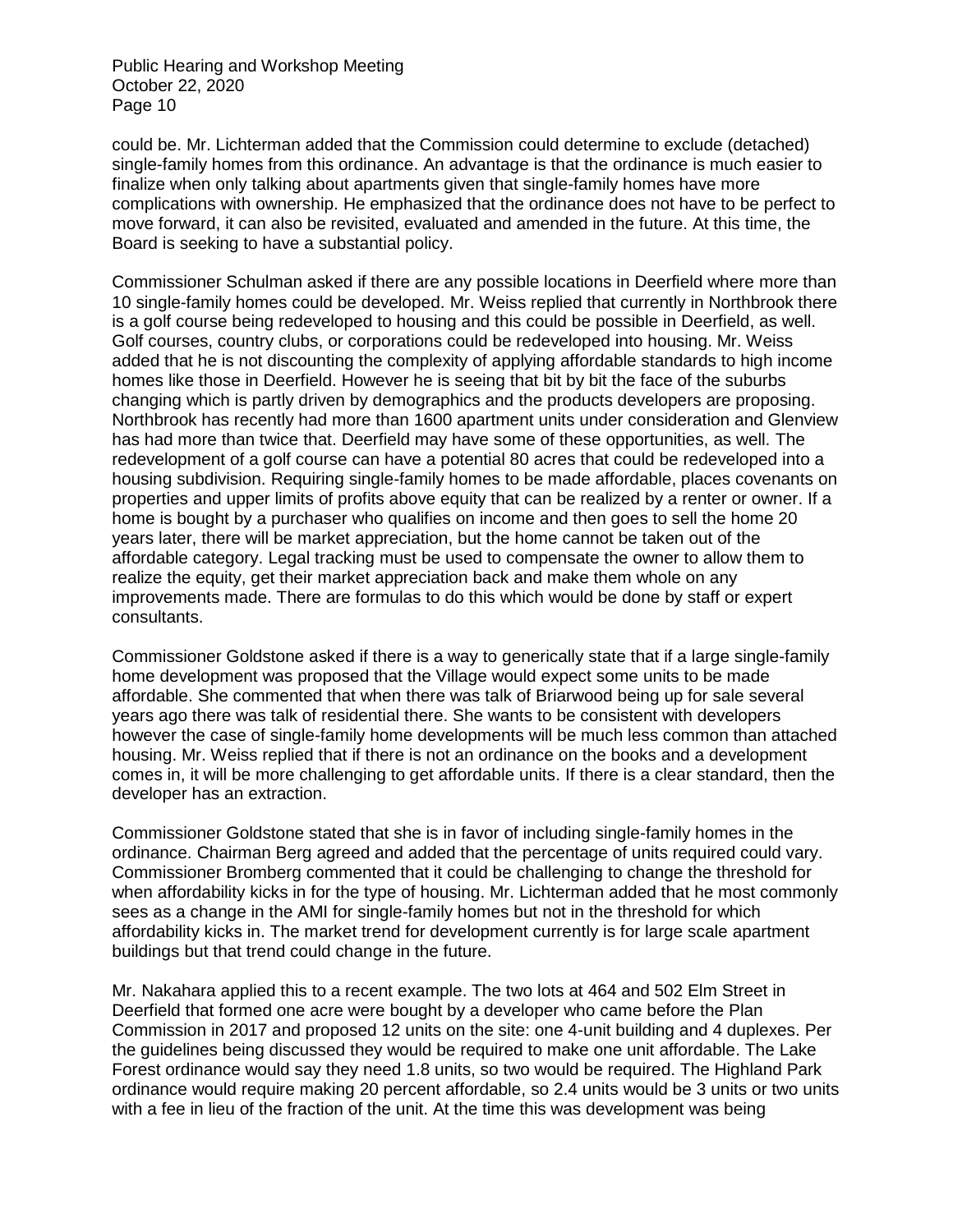proposed, the Commission said the proposal was too dense for the site so the developer then came back with two single-family homes, two duplexes and one 4-unit building. Per the guidelines being discussed, the development would not qualify to set aside any affordable units. The Highland Park ordinance would require two units and Lake Forest would require 1.2 units because there are eight attached units. Using the same example, The Commission did not recommend the 10-unit development so the developer came back a third time proposing six single-family homes. Under the guidelines being discussed for Deerfield, no units would need to be made affordable because development is under 10 units. The Lake Forest ordinance would also not require any units as the homes are all detached units. The Highland Park ordinance would require two or one and a fee in lieu of the fraction of the unit. Mr. Nakahara shared this to emphasize that even though the Village is built out, there remain opportunity for residential development. Mr. Lichterman stated that another example is Coromandel which is a mixture of three housing types and if single-family homes were excluded from affordability then only townhomes and condos would be required in a new development such as this.

Commissioner Bromberg asked if 10 percent of units were required to be affordable in a mixed development, would they have to be proportionate with the housing types or could the developer make all affordable units be apartments. Mr. Lichterman replied that the Plan Commission can make that determination and if it is not defined the developer will surely apply all affordable units to apartments or other attached housing. Commissioner Bromberg commented that he is in favor of the framework presented for the sliding scale and would like to require that the affordable units be made proportionate to the housing types in a development.

Mr. Nakahara summarized that the Commission still needs to decide on the threshold for affordable units, how to apply to AMI, how to prioritize eligibility and incentives.

Commissioner Bromberg proposed that 120 percent of AMI be used for smaller developments but once a development is over 50 units which would require more affordable units, then he is in favor of half of the affordable units being at 120 percent of AMI and half being at 100 percent of AMI. For example in a development with 10 percent of the units required to be affordable, 5 percent would be at 120 percent of AMI and 5 percent would be at 100 percent of AMI. Commissioner Schulman commented that he likes this proposal. Commissioner Bromberg added that this should only be for rental units and owner occupied units should stay at 120 percent of AMI. Mr. Lichterman confirmed that if a rental development were 49 units that all affordable units would be at 120 percent of AMI and if it were 50 units or more, this two tiered scale could be used. And owner occupied units be kept in one tier at 120 percent of AMI.

Commissioner Schulman asked if it is equitable to have different requirements for owners versus renters. Mr. Lichterman added that there are areas the Commission can distinguish renters from owners despite the land use and property use being the same. Mr. Weiss confirmed that different AMI tiers for owners versus renters can be used as it is recognized that owners need a certain amount of income stability to maintain property. They do not want to set somebody up for failure who may not be able to keep up with a home's mortgage or upkeep. He added that it may be easier to fit lower income rental units into a high median income community like Deerfield than owner occupied units. Commissioner Schulman questioned whether they should apply affordable housing to owner occupied units. Mr. Lichterman replied that he thinks there could be problems by only offering affordable housing to renters. Mr. Weiss confirmed that it is not a legal issue, it is a policy decision for the Commission to make. He added that most communities do include owner occupied units. Mr. Lichterman commented that AMLI at 250 units and Woodview at 185 units are both luxury rental apartments that would, if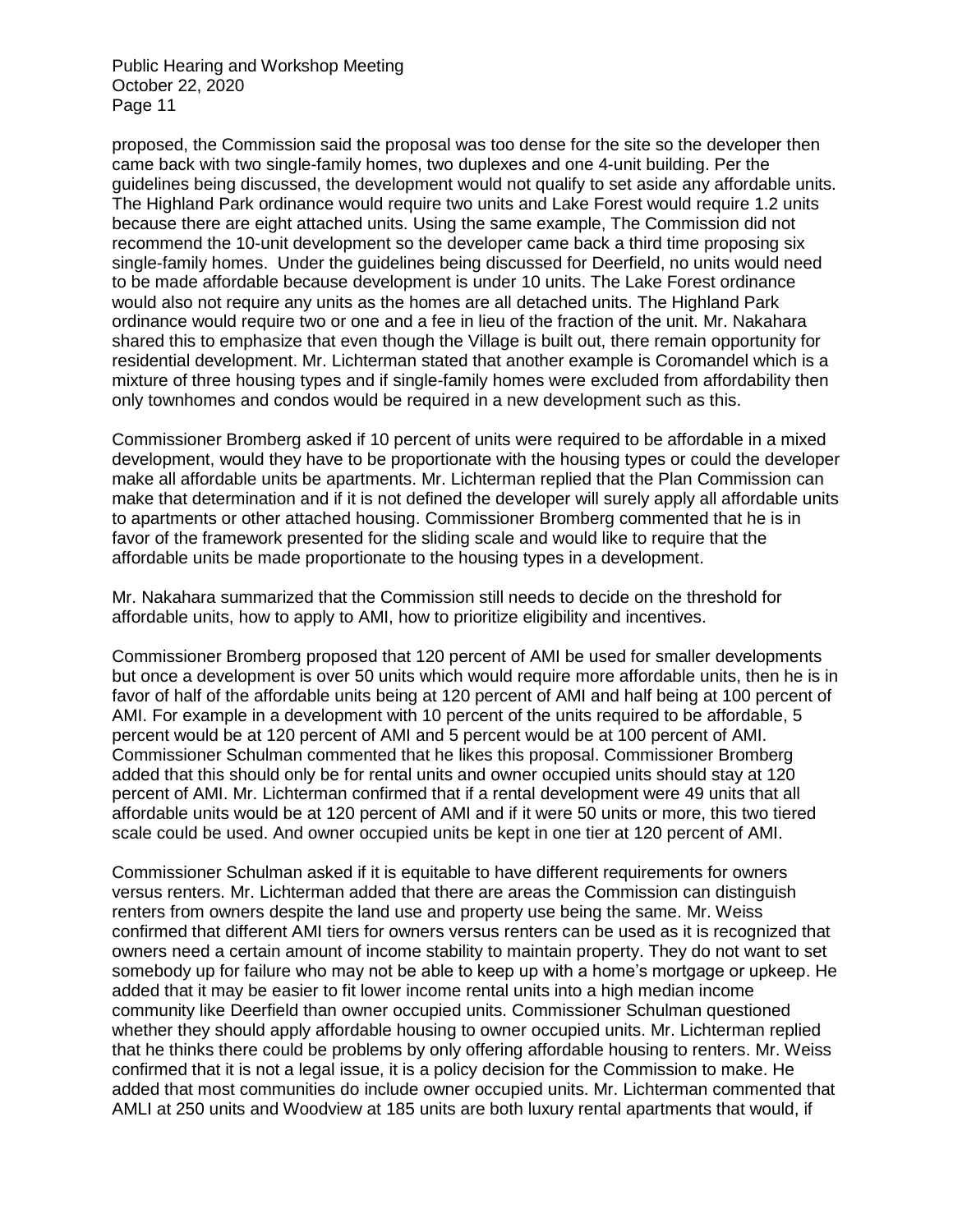proposed with this ordinance in place, require 10 percent of the units to be affordable. He asked if the same developments were condos would the Commissioners be comfortable saying that no units needed to be affordable. Mr. Weiss stated that he would do more research to confirm there would be no legal issues with this as all other communities he is familiar with have applied affordable housing to rental and owner occupied units and have changed the AMI for owner occupied units. Commissioner Bromberg reiterated that he would like to make AMI higher for owner occupied units, but he would like to make the number of required affordable units the same for owner versus renter occupied.

Commissioner Keefe agreed that he is in favor of including owner occupied units and asked if the Village Board was also in favor of this. Mr. Lichterman replied that they seemed to be in favor of it but wanted the Plan Commission to determine the different requirements for each type of unit. Commissioner Schulman commented that he would be in favor of affordable units for apartments and owner occupied condos, but he is not sure about single-family homes.

Commissioner Schulman asked if the affordable homes would be kept affordable in perpetuity or for a term of say 25 or 30 years for owner occupied or rental units. Mr. Lichterman reported that the affordable units for the new REVA development will be kept affordable for 25 years as this was agreed upon in negotiations with REVA. It is very common to keep units affordable in perpetuity because if someone is living in there it could be challenging for their rent to go to market rate on year because the timing is up. For owner occupied homes it is common to keep them in perpetuity or for a period of 99 years. Commissioner Bromberg stated that he is in favor of perpetuity. Chairman Berg and Commissioner Goldstone agreed. Mr. Nakahara commented that the Commission should consider their objective to maintain affordable housing and continually integrate the housing stock when contemplating these decisions. Mr. Weiss shared that he sees perpetuity more often so as to not catch people off guard and to avoid the administrative difficulty of dealing with units sunsetting at different times. Mr. Nakahara summarized that the Commission is in favor of perpetuity.

Chairman Berg asked if the Commission is in agreement on the sliding scale and the thresholds for affordable units to kick in. He reviewed that it is proposed that are no affordable units required for a development of 1 to 10 units, 11 to 20 units mandates one, 21 to 49 units mandates five percent and 50 units or more mandates 10 percent. Mr. Lichterman explained that this proposal was made in consultation with the Mayor and presented to the Board. The Board reviewed it and sent it to the Plan Commission for review and to create a first draft. Commissioner Schulman pointed out that the middle two sized developments (from scale in staff report) of 11 to 20 requiring one unit and 21 to 29 requiring five percent would both end up requiring one unit. He proposed changing the scale to increase the threshold for development to 11 to 30 units would require one affordable unit or you keep the threshold for developments of 11 to 20 units requiring one affordable unit and add two affordable units for developments of 21 to 29 units and five percent for development of 30 units and over. Commissioner Bromberg suggested one affordable unit for developments of 11 to 29 and 5 percent for 30 and over.

Mr. Lichterman asked if all are in agreement that for a development of over 50 units 10 percent affordable is appropriate. Commissioner Bromberg agreed that it is and thinks that Highland Park's and Lake Forest's requirement is too high and might discourage developers. Chairman Berg and Commissioner Keefe agreed that 10 percent is appropriate. Mr. Weiss commented that Northbrook is considering 15 percent. Commissioner Stolman commented that he would like to know what percent has stifled development. Mr. Weiss replied that we do not know what developments weren't built. He added that developers like clear guidelines and can consider